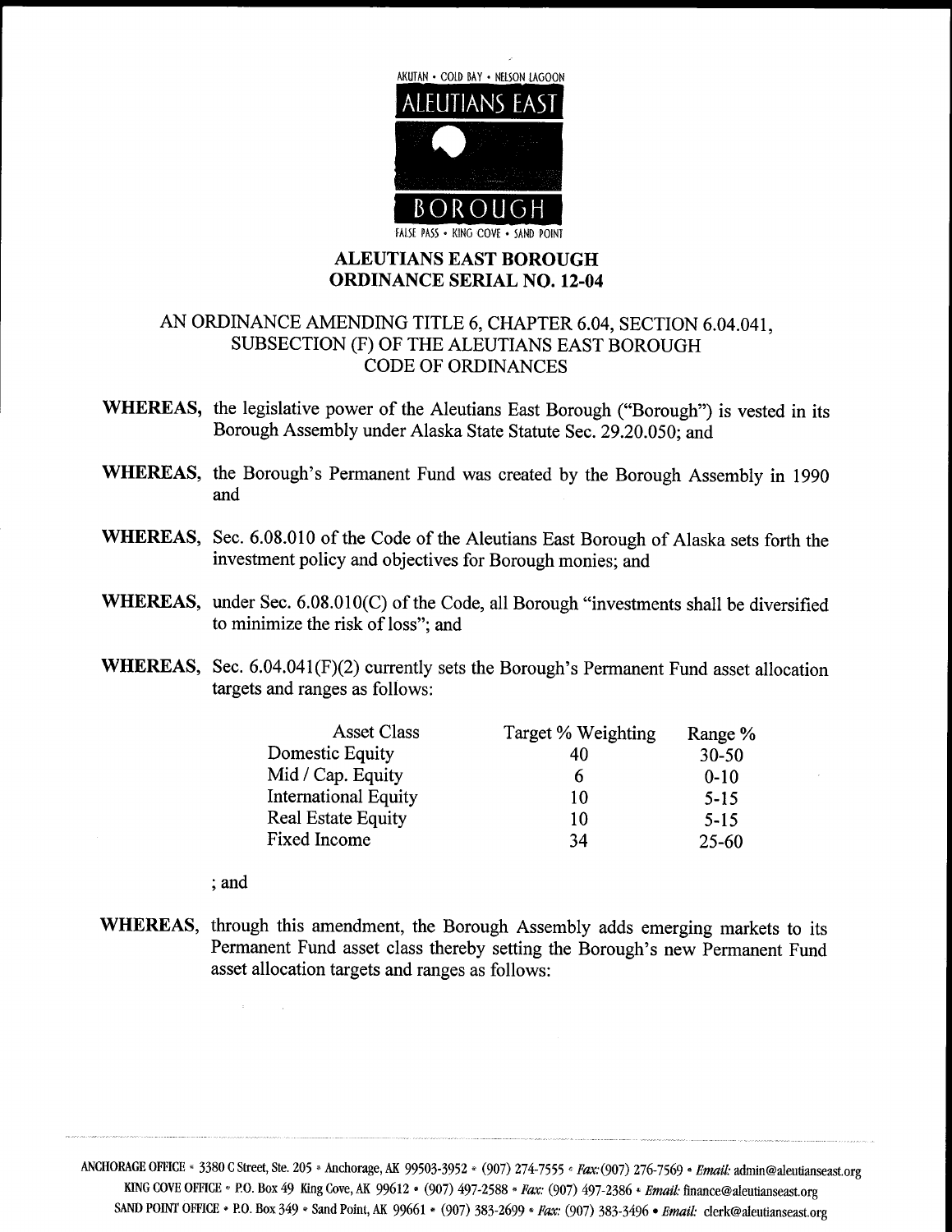| <b>Asset Class</b>          | Target % Weighting | Range %   |
|-----------------------------|--------------------|-----------|
| Domestic Equity             | 36                 | $30 - 50$ |
| Mid / Cap. Equity           | 5                  | $0 - 10$  |
| <b>International Equity</b> | 10                 | $5 - 15$  |
| <b>Real Estate Equity</b>   | 10                 | $5 - 15$  |
| Fixed Income                | 34                 | $25 - 60$ |
| <b>Emerging Markets</b>     | 5                  | $0 - 10$  |

; and

- WHEREAS, pursuant to Sec. 6.04.041(F) "[n]otwithstanding the objectives of the Borough policy for the investment of its operating and other funds set out in Code Section  $6.08.010(C)$ , the investment of permanent fund assets shall be made to maintain safety of principle while maximizing total return"; and
- WHEREAS, this amendment to Sec. 6.04.041(F) is consistent with Sec. 6.08.010(C) and Sec. 06.04.041(F) and is intended to ensure Borough permanent fund account investments be made to maintain safety of principle while maximizing total return.

## **NOW, THEREFORE, BE IT:**

- That Section 6.04.041 (F) of the Borough Municipal Code is hereby amended to Section 1. read as follows:
	- $F_{1}$ **Investments - Purpose and Limitations.**

A purpose of the permanent fund is growth through prudent investment of fund assets. Notwithstanding the objectives of the Borough policy for the investment of its operating and other funds set out in Code Section 6.08.010(C), the investment of permanent fund assets shall be made to maintain safety of principal while maximizing total return. Investments shall be diversified to minimize the risk of loss resulting from a concentration of investments in a specific maturity, issuer, class of security, financial institution or, with respect to equity investments, in a specific company, industry or investment sector. Fund assets may be invested in the instruments and securities set out in Code Section 6.08.030 and in the following securities:

> Domestic Equities, which taken as a whole,  $(1)$  $(a)$ attempt to replicate the Standard & Poor's 500 Index, including both mutual funds and exchange traded funds (ETF's).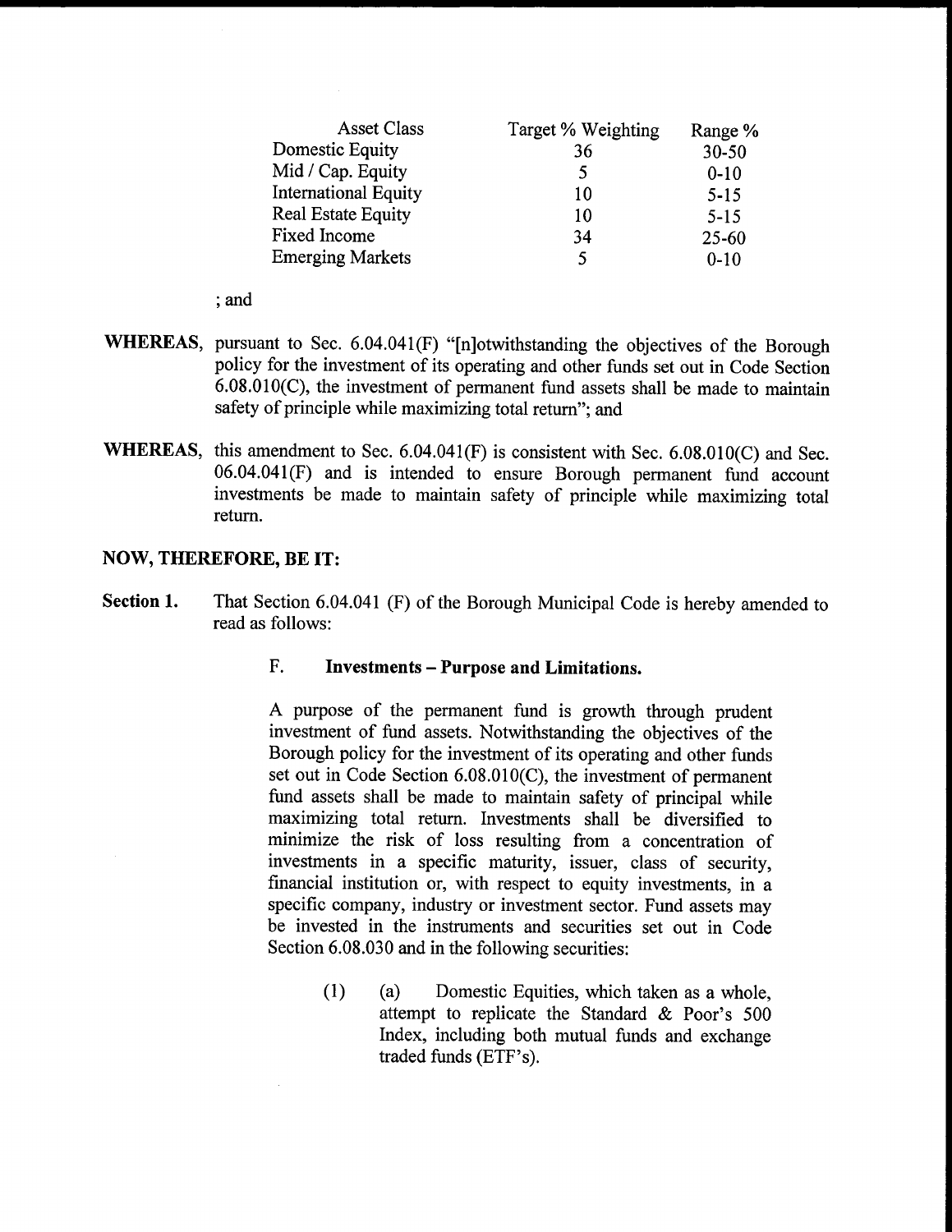$(b)$ International Equities, which taken as a whole, attempt to replicate the Morgan Stanley Europe, Australiasia, Far East (EAFE) Index, including both mutual funds and exchange traded funds (ETF's).

 $(c)$ Equities, which taken as a whole, attempt to replicate the universe of domestic real estate investment trusts as represented by the S&P REIT Index or the Cohen & Steers Realty Majors Portfolio Index, including both mutual funds and exchange traded funds (ETF's).

 $(d)$ Domestic Equities, which taken as a whole. attempt to replicate the Standard & Poor's 400 MidCap Index, including both mutual funds and exchange traded funds (ETF's).

Emerging markets equity index funds, which  $(e)$ taken as a whole, attempt to replicate the MSCI Emerging Market Index, including both mutual funds and exchange traded funds (ETF's).

 $(2)$ Permanent Fund asset allocation plan and performance measurement targets.

> The asset allocation targets and ranges are as follows:

| <b>Asset Class</b>          | Target % Weighting | Range %   |
|-----------------------------|--------------------|-----------|
| Domestic Equity             | 40 36              | $30 - 50$ |
| Mid / Cap. Equity           | 65                 | $0 - 10$  |
| <b>International Equity</b> | 10                 | $5 - 15$  |
| <b>Real Estate Equity</b>   | 10                 | $5 - 15$  |
| Fixed Income                | 34                 | $25 - 60$ |
| <b>Emerging Markets</b>     |                    | $0 - 10$  |

 $(3)$ The Performance of the investment advisors will be measured as follows:

> $(a)$ Performance measurement for the Domestic Equity Allocation will be measured against the Target Weighting, using the Standard & Poor's 500 as the Benchmark.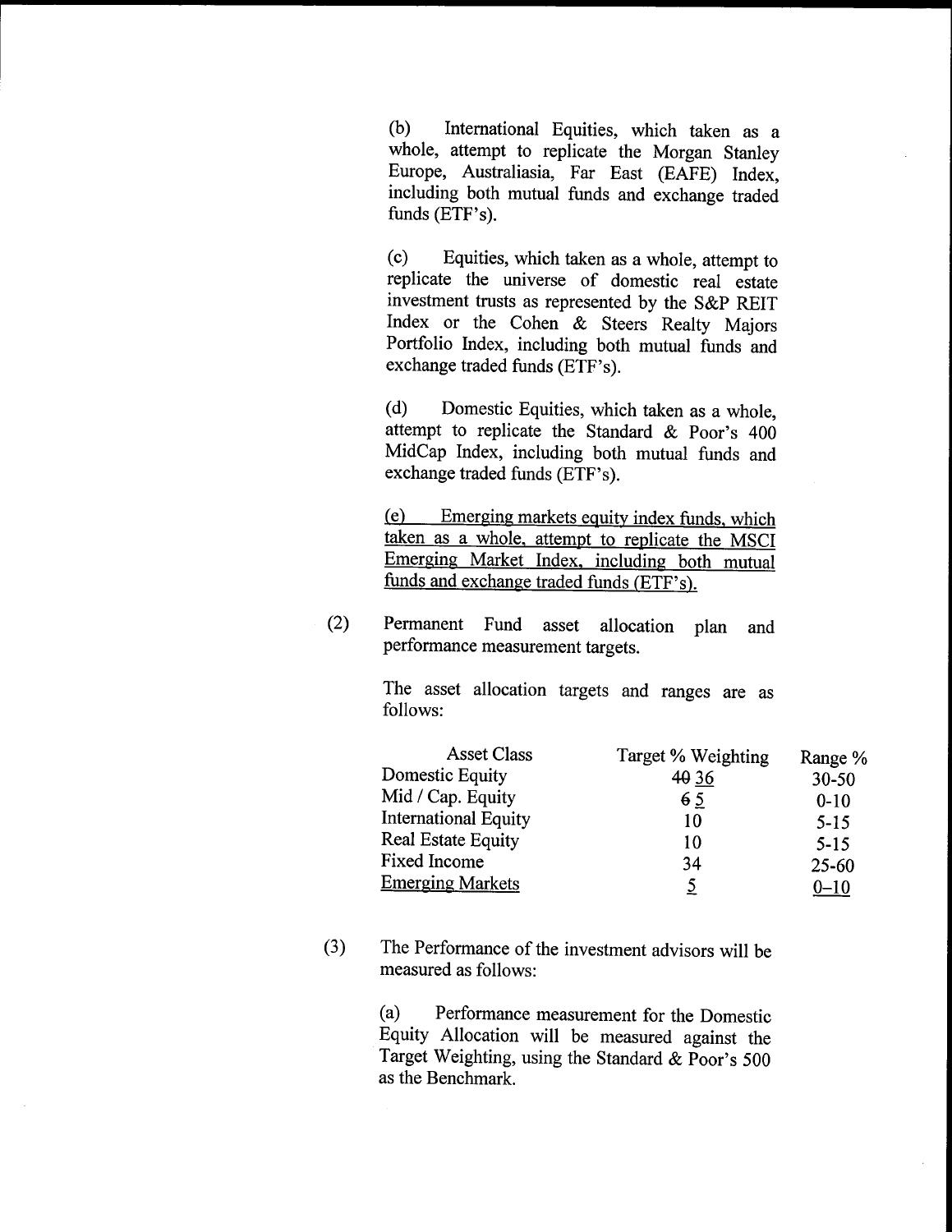$(b)$ Performance measurement for the Mid/Small Cap Equity Allocation will be measured against the Target Weighting, using the Standard & Poor's 400 MidCap Index as the Benchmark.

 $(c)$ Performance measurement  $for$ the International Equity Allocation will be measured against the Target weighting using the Morgan Stanley Europe, Australiasia, Far East (EAFE) Index for the Benchmark.

 $(d)$ Performance measurement for the Real Estate Allocation will be measured against the Target weighting using the Standard & Poor's REIT Index for the Benchmark.

 $(e)$ Performance measurement for the Fixed Income Allocation will be measured against the Target weighing using the Lehman Intermediate Gov/Credit Index for the Benchmark. The duration of the Fixed Income Allocation should be maintained between 80% and 120% of the duration of the Benchmark.

 $(f)$ Performance measurement for the Emerging Market Allocation will be measured against the Target weighting using the MSCI Emerging Market Index for the Benchmark.

- Section 2. Classification. This ordinance is of a general and permanent nature and shall become part of the Borough Code.
- Severability. If any provision of this ordinance or any application thereof to any **Section 3.** person or circumstance is held invalid, the remainder of this ordinance and the application to other persons or circumstances shall not be affected thereby.
- **Section 4: Effectiveness.** This ordinance shall become effective upon adoption.
- Section 5: Adoption of Sections. Code Section 6.04.041(F) is hereby repealed and Code Section  $6.04.041(F)$  as annexed hereto as part of this ordinance is hereby adopted as Code Section 6.04.041(F) of the Code of Ordinances of the Aleutians East Borough.

**INTRODUCED:** 

 $318/12$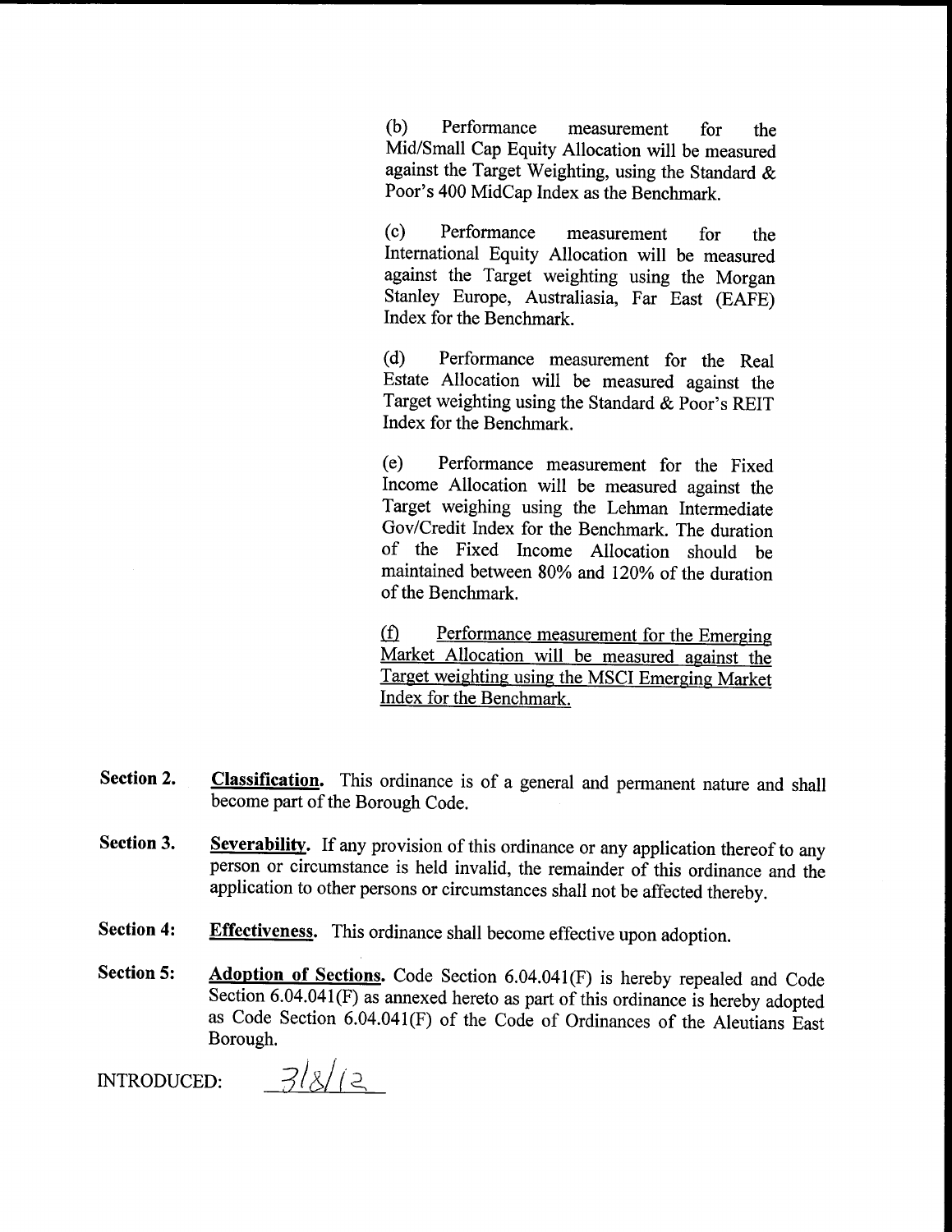ADOPTED:

 $3/21/2$ 

Alexandry Mary ð

Date:  $\frac{3}{21/2}$ 

ATTEST: CLERK

Date:  $\frac{3}{2112}$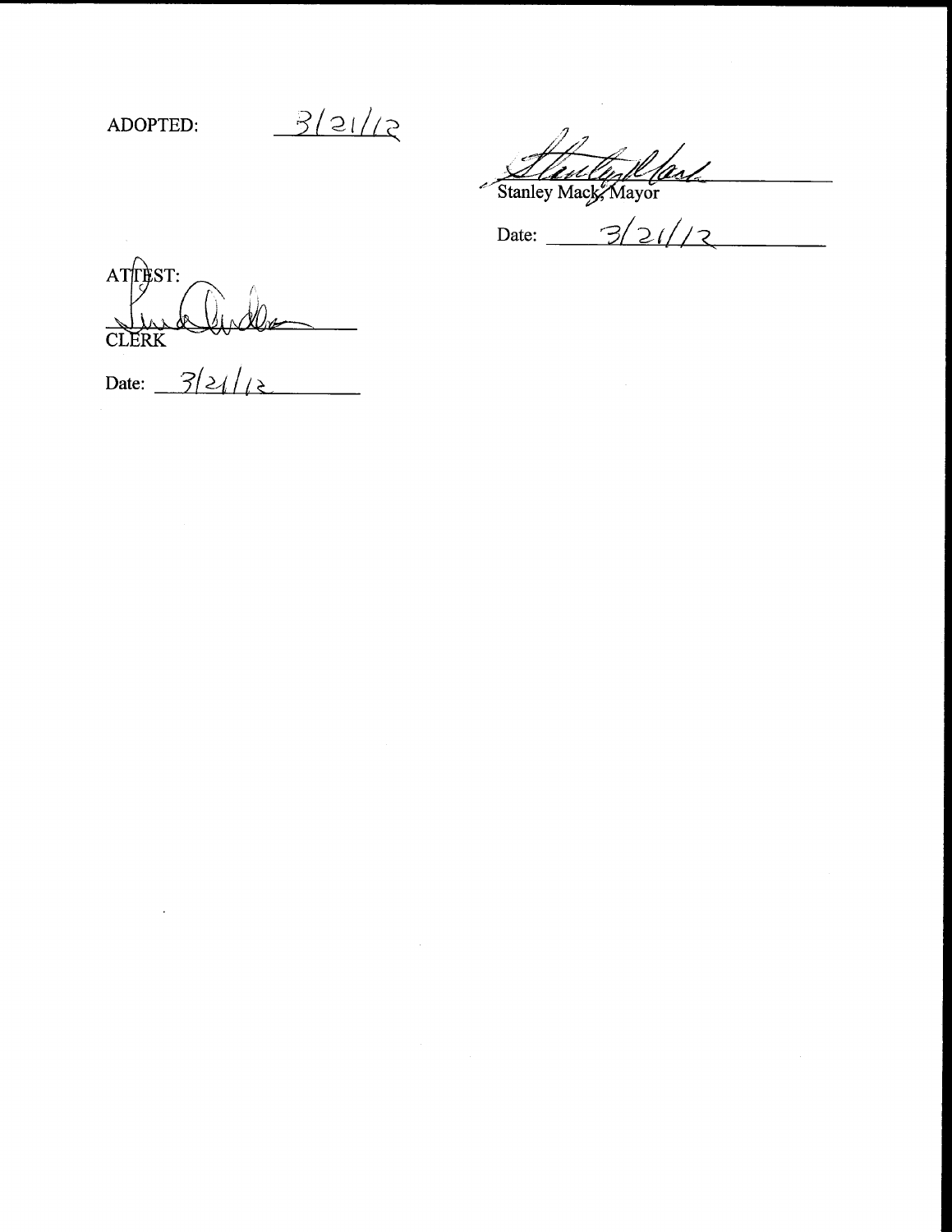## F. **Investments – Purpose and Limitations.**

A purpose of the permanent fund is growth through prudent investment of fund assets. Notwithstanding the objectives of the Borough policy for the investment of its operating and other funds set out in Code Section 6.08.010(C), the investment of permanent fund assets shall be made to maintain safety of principal while maximizing total return. Investments shall be diversified to minimize the risk of loss resulting from a concentration of investments in a specific maturity, issuer, class of security, financial institution or, with respect to equity investments, in a specific company, industry or investment sector. Fund assets may be invested in the instruments and securities set out in Code Section 6.08.030 and in the following securities:

- (1) (a) Domestic Equities, which taken as a whole, attempt to replicate the Standard & Poor's 500 Index, including both mutual funds and exchange traded funds (ETF's).
	- (b) International Equities, which taken as a whole, attempt to replicate the Morgan Stanley Europe, Australiasia, Far East (EAFE) Index, including both mutual funds and exchange traded funds (ETF's).
	- (c) Equities, which taken as a whole, attempt to replicate the universe of domestic real estate investment trusts as represented by the S&P REIT Index or the Cohen & Steers Realty Majors Portfolio Index, including both mutual funds and exchange traded funds (ETF's).
	- (d) Domestic Equities, which taken as a whole, attempt to replicate the Standard & Poor's 400 MidCap Index, including both mutual funds and exchange traded funds (ETF's).
	- (e) Emerging markets equity index funds, which taken as a whole, attempt to replicate the MSCI Emerging Market Index, including both mutual funds and exchange traded funds (ETF's).
- (2) Permanent Fund asset allocation plan and performance measurement targets.

The asset allocation targets and ranges are as follows:

| <b>Asset Class</b>          | Target % Weighting | Range %   |
|-----------------------------|--------------------|-----------|
| <b>Domestic Equity</b>      | 36                 | $30 - 50$ |
| Mid / Cap. Equity           | 5                  | $0-10$    |
| <b>International Equity</b> | 10                 | $5-15$    |
| <b>Real Estate Equity</b>   | 10                 | $5-15$    |
| <b>Fixed Income</b>         | 34                 | $25 - 60$ |
| <b>Emerging Markets</b>     | 5                  | $0 - 10$  |

(3) The Performance of the investment advisors will be measured as follows: